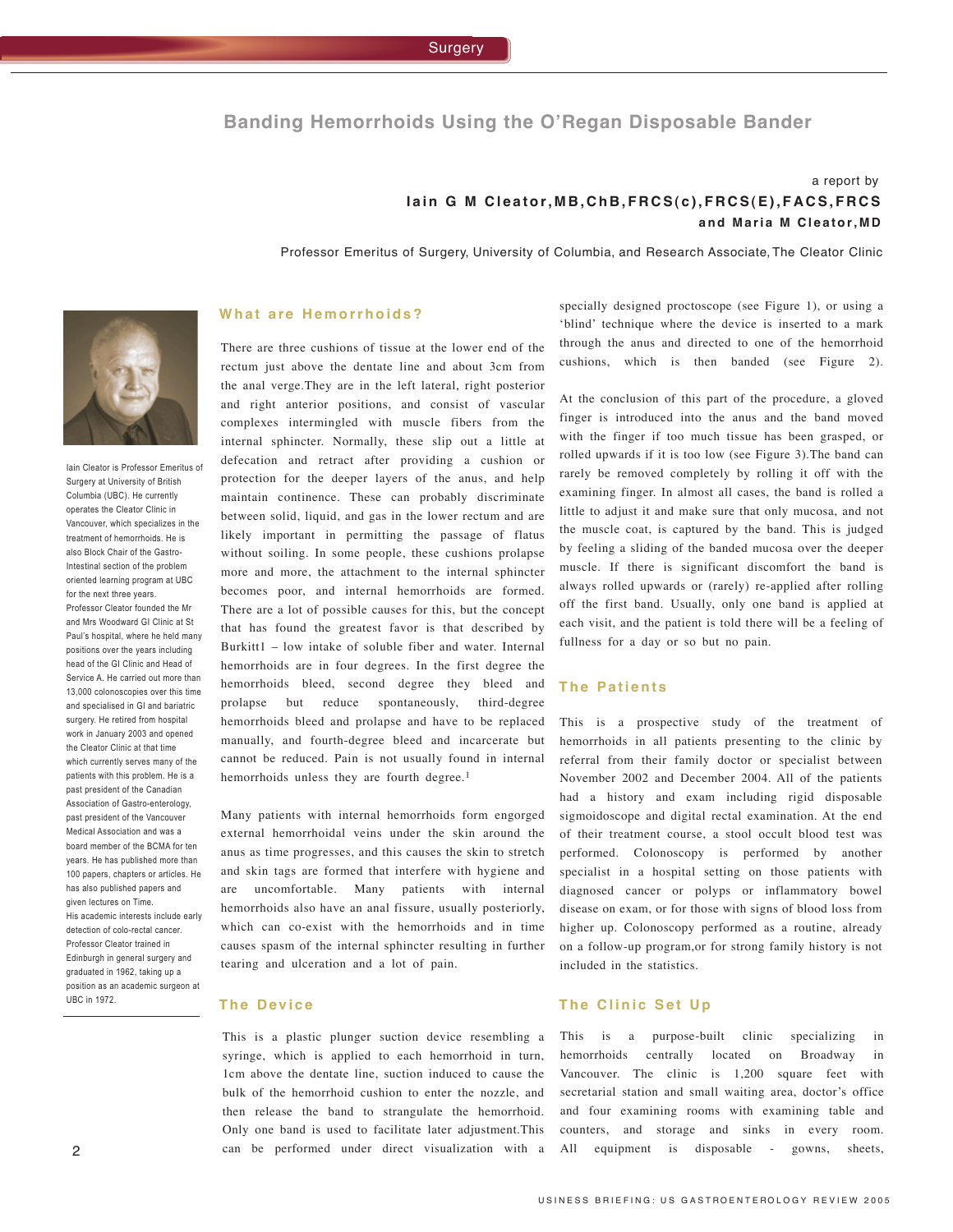# **Banding Hemorrhoids Using the O'Regan Disposable Bander**

Figure 1: This Illustrates in Diagrammatic Form the Process of Applying the Band on the Hemorrhoid using the Proctoscope (usual technique)



Figure 2: The 'Blind' Technique without using the Proctoscope. The Anus is Shown Dilated to Demonstrate this more Clearly.



proctoscopes, sigmoidoscopes, banders. There are telephones in every room and the computer system is fully up-to-speed (Macintosh) with links between secretary and doctor and reports going out at the end of each day on the patients. The patients come by referral.The counters and examining couches are wiped down with bactericidal wipes between patients. The times worked by the physician are five half days per week, and they are on call after hours.The office nurse is friendly and multi-lingual.

The clinic is bright and cheerful and new and has flowers at all times. The patient fills in a short history form of previous illnesses and infections, and a history is taken and exam including procto-sigmoidoscopy performed. As a rule, no more than one band is applied at a time, and the first band is applied at this visit and then weekly thereafter. If there is a concomitant fissure, Nitro-glycerin ointment is supplied. If there is pruritus, Canesten with hydrocortisone cream are supplied. If the fissure has a lot of spasm, or there are fourth-degree hemorrhoids, banding is postponed for three weeks. Sitz baths are advised for fourth-degree hemorrhoids or severe fissures.

All patients are given written instructions in their own language on their condition and asked to take soluble fiber (two tablespoons or bran or equivalent of Metamucil or other) and seven to eight glasses of water daily. They are also told not to spend more than two minutes on the toilet for a bowel movement and nonfiber laxatives or Codeine preparations are discouraged. If they are traveling soon, they are advised to pack whole-wheat sandwiches to eat and to take two liters of water to supplement the supplies on the plane.

After the banding is completed, a stool occult blood test is performed (three windows) using the guaiacum test. If this is positive, colonoscopy is recommended. If there are other indications, colonoscopy is recommended.We plan to change the FOBT to the two-tier test soon, which incorporates a second immuno-chemical test specific for the presence of human blood.Many patients have had or are about to have colonoscopy referred already by their family doctor. We do not perform colonoscopy in the clinic and refer to other specialists who carry this out in local hospital clinics. Occasionally antibiotics are indicated prophylactically (heart valve problems) or therapeutically (very inflamed fissure).

The number of bandings per individual is variable. A few respond to one band or even diet advice alone,1 while others have more than three bandings.The reason for the extra bands is that some patients had such huge hemorrhoids that the band did not include the whole hemorrhoid, and other areas needed to be banded later. The total number of bandings was 5,424.

### The Results

There are 1,852 patients in the study; 926 are female and 926 are male. The average age is 49.1 years.There were 5,424 bandings performed in the patients. Results are summarized in Table1.

*Figure 3:The Procedure for Rolling the Band when* there is Discomfort or the Band Catches the Muscle Coat

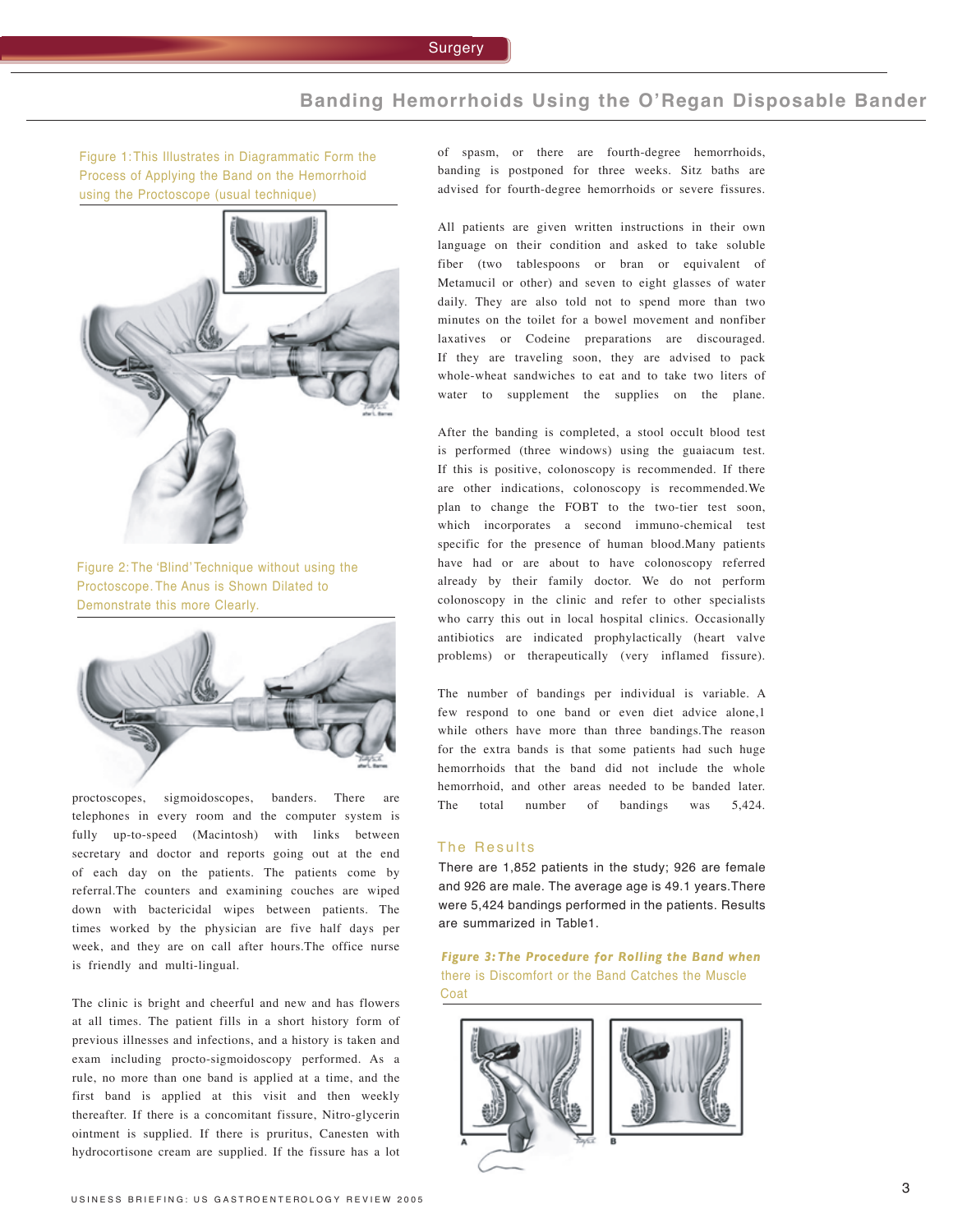|                                                             | Number of Patient | % of patients |
|-------------------------------------------------------------|-------------------|---------------|
| Total                                                       | 1,852             |               |
| First-degree hemorrhoids                                    | 53                | 2.9           |
| Second-degree hemorrhoids                                   | 1,527             | 82.5          |
| Third-degree hemorrhoids                                    | 143               | 7.7           |
| Fourth-degree hemorrhoids                                   | 129               | 7.0           |
| Family history of colon cancer - first-degree relative      | 57                | 3.0           |
| Past history of colo-rectal cancer                          | 9                 | 0.5           |
| Unexplained weight loss                                     | 5                 | 0.3           |
| AIDS, hepatitis A, B, C, genital herpes, warts, combination | 24                | 1.3           |
| Bleeding disorder                                           | 9                 | 0.5           |
| Colonoscopies indicated                                     | 155               | 8.4           |
| Colo-rectal cancer or large polyp or Ca anus found          | 47                | 2.3           |
| IBD found                                                   | 30                | 1.6           |
| Incontinence                                                | 31                | 1.7           |
| Hemorrhoids recurred                                        | 88                | 4.8           |
| Bleeding disorder                                           | 9                 | 0.5           |
| # of bandings                                               | 5,424             | 292           |
| Overall complications                                       | 16                | 0.9           |
| Post-band bleed                                             | 8                 | 0.4           |
| Post-band thrombosis                                        | 5                 | 0.3           |
| Post-band pain                                              | 3                 | 0.2           |
| Post-band other                                             | 0                 | 0.0           |
|                                                             |                   |               |

#### Table 1: This Gives the Important Findings in the 1,851 Patients in this Report

Although there were only 53 first-degree hemorrhoids, there were 13 cancers or large polyps in this group. Fifty-seven patients had a first-degree relative with colo-rectal cancer, but none had a large polyp or colo-rectal cancer. Nine had a history of previous colo-rectal cancer. Five patients had unexplained weight loss, and two of these had colorectal cancer.Twenty-four patients had a pre-existing infectious disease – HIV, hepatitis A, B, C, or genital herpes or warts, or a combination. Two of the three cases of anal cancer were in patients with HIV.

Of the patients involved, 155 had a colonoscopy generated directly from findings on rectal, proctosigmoidoscopy, or fecal occult blood test (FOBT) after treating the hemorrhoids, from bleeding seen coming from higher up, or no source found on procto-sigmoidoscopy.There are 30 patients found to have inflammatory bowel disease, mostly ulcerative colitis, but some post-irradiation colitis. Forty-seven patients had a large polyp (10), rectal cancer (26), colon cancer (eight), or anal cancer (three) found. There are still 15 patients awaiting colonoscopy, so these figures may increase. One patient had an upper gastro-intestinal (GI) cancer found. Thirty-one patients had some degree of incontinence of stool, and all were cured or improved after banding. Eightyeight patients developed a recurrence, treated successfully with banding. Two patients went to surgery for their hemorrhoids. The complications were as follows (see Table 1 and 2):

- Eight post-banding bleeds these were dramatic for the patient but usually settled with telling the patient to lie down and bringing them into the office for evaluation later, finding there was no site for the bleed, or a fissure.
- Two patients were hospitalized (there was no sepsis).
- Three patients had severe pain after banding, which was treated with lidocaine-prilocaine (EMLA) cream.
- Five patients had thrombosis of a hemorrhoid after banding, which resolved with time and sitz baths.

Table 2: This Shows the Number and Percentage of Complications of the 5,422 Banding Procedures

|                      | Number | % of 5,424 Bandings |
|----------------------|--------|---------------------|
| Post-band bleed      |        | 0.15                |
| Post-band thrombosis |        | 0.09                |
| Post-band pain       |        | 0.06                |
| Post-band other      |        | 0.00                |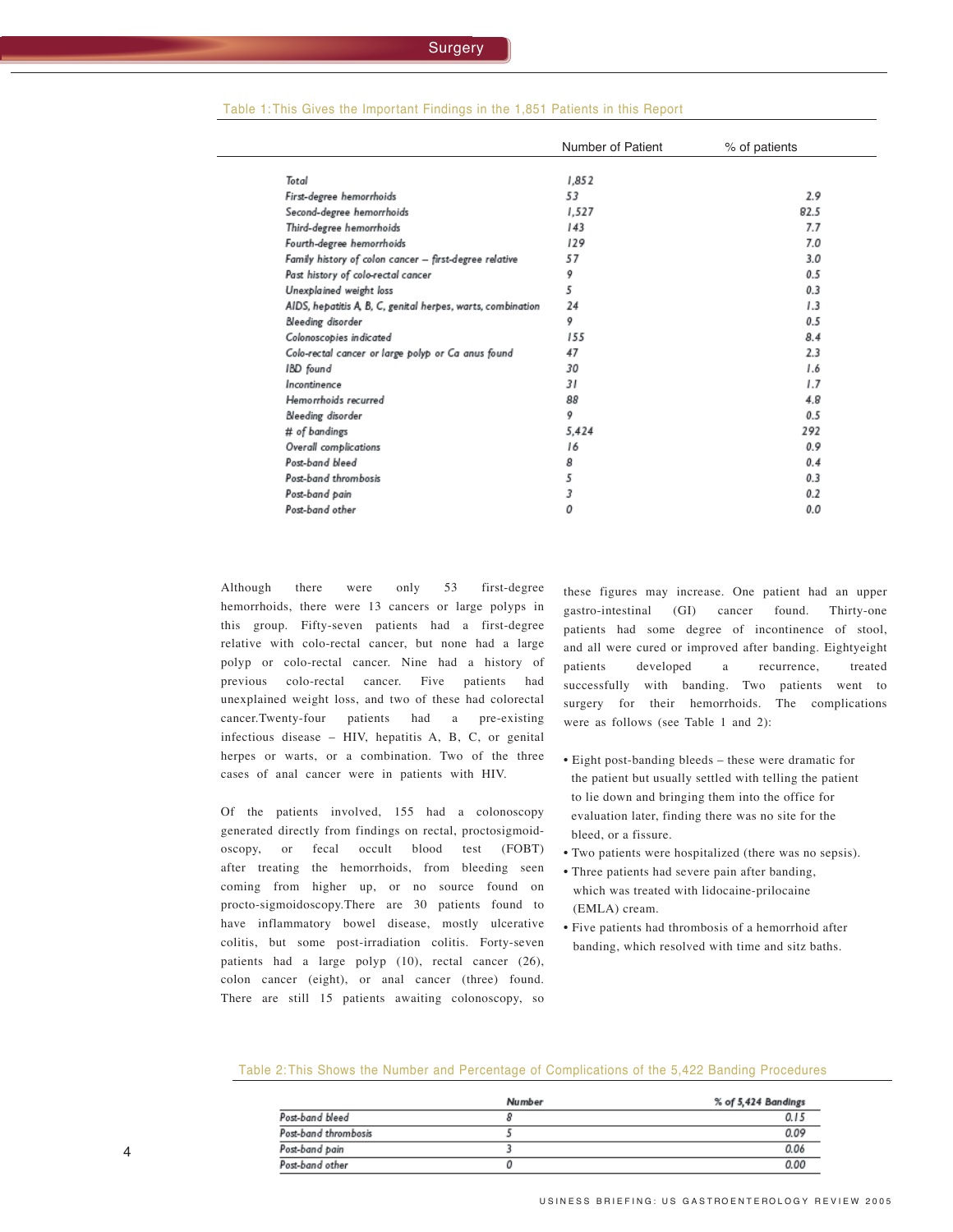There were no other complications. There were nine patients with coagulation problems, usually because they were taking coumadin for medical conditions.Two stopped their coumadin temporarily while being banded, but all were treated by banding. There was a minor bleed in one patient, which was treated in the office with silver nitrate.

## Discussion

There is general agreement in the literature that rubber banding of hemorrhoids is safe and effective1,3 and that surgery should be reserved for those who have large third- or fourth-degree hemorrhoids or 'mixed' hemorrhoids not responding to elastic ligation or those on anti-coagulants.

The complication rates for banding vary from series to series but the common themes of all the follow-ups are bleeding, pain, thrombosis, sepsis, urinary retention, and anal stenosis.

Late bleeding is estimated at 1% by Corman.3 Our figure of 0.15% is much less.We attribute this to two factors – less tissue trauma from the gentle suction, rather than the grasping forceps generally used, and the method of easing up the band to make sure the underlying muscle is not entrapped, resulting in low-level sepsis. Significant pain is estimated at 4% by Bartizal and Slosberg3 in their 670 patients, and Lee found 4.5% for single banding and 29% for multiple bands4 – our figure is 0.06%. Schwartz claims, and we believe, that severe pain is caused when the band is positioned too low on the anoderm where there is a rich supply of pain fibers.2 This is easy to do with large hemorrhoids. However, this is avoided in our technique of using one band rather than two and rolling it upwards if there is pain immediately. It is our experience that if there is pain from a band, it usually comes on in three minutes, and seldom improves without changing the position of the band or removing it (rare – rolling it off).Thrombosis is estimated at 3%,3 and the figure for our patients is 0.09%.We attribute this lower figure to band positioning and emphasis on fiber and water in the diet. Urinary retention is as common as 10% to 50% after surgical hemorrhoidectomy, and 1% is the figure quoted by Schwartz as acceptable after banding, although he comments that 10% to 20% have been seen after multiple ligations.2 We had none in our group and attribute this to avoiding entrapping the muscle layer with the rubber band by easing it up after applying the band and to performing single ligations. Stenosis of the anus has occurred in patients following banding, more commonly after simultaneous multiple banding.5 We had none in our series.

Sepsis is rare and to be feared. It is thought that inadvertent banding and later necrosis of the muscle

layer is a possible cause, and we concur with this and avoid this with our technique.We are still constantly aware of this dangerous and life-threatening condition, and on the look-out for a patient with increasing pain, fever, and difficulty with micturition. The absence of this complication so far in our series has not led to complacency.

When the histories of our patients were taken, it was evident that every modality of hemorrhoid treatment had been performed on most of the patients at one time or another prior to banding, and none was successful in the long-term. Our recurrence rate of 88 or 4.8% is less than the 12% reported by others,6 but we expect ours to increase with longer follow-up. It was clear, from talking to the patients who returned, that most had discontinued the advice on diet and toilet quickly after completion of their banding. This encourages the belief that a regular follow-up program, perhaps yearly, is required.

The high prevalence of colo-rectal cancer and anal cancer (six times that expected) is unexplained.An old idea is that a rectal lesion would increase the pressure in the superior hemorrhoidal veins and make them bleed. Factors related to cancer were first-degree-only hemorrhoids, absence of fissure, and unexplained weight loss.The factor related to anal cancer was HIV infection (present in two of the three cases found).

There was also a significant number of patients with inflammatory bowel disease found and treated in this group.This association is well described.The association with post-irradiation colitis is noteworthy.

Because this has been such a safe technique, nine patients had banding who had clotting disorders. Most were very poor candidates for operation because of their general health.There was only one minor bleed in this group, and that was from a fissure. Perhaps in carefully selected patients this type of banding may prove useful in the future.

A surprising finding was the cure or improvement of fecal incontinence or soiling in the 31 who had this problem.This seems a simple and non-invasive step for these patients and may well work by calibrating or narrowing the outlet.There was usually benefit after the second band.

## Infection Considerations

The Medsurge ligator is disposable and can be used by one person without an assistant.The risk of transfer of infection through instruments is a constant anxiety to the surgeon. Some patients with hemorrhoids do harbor some serious infections - 24 of our patients